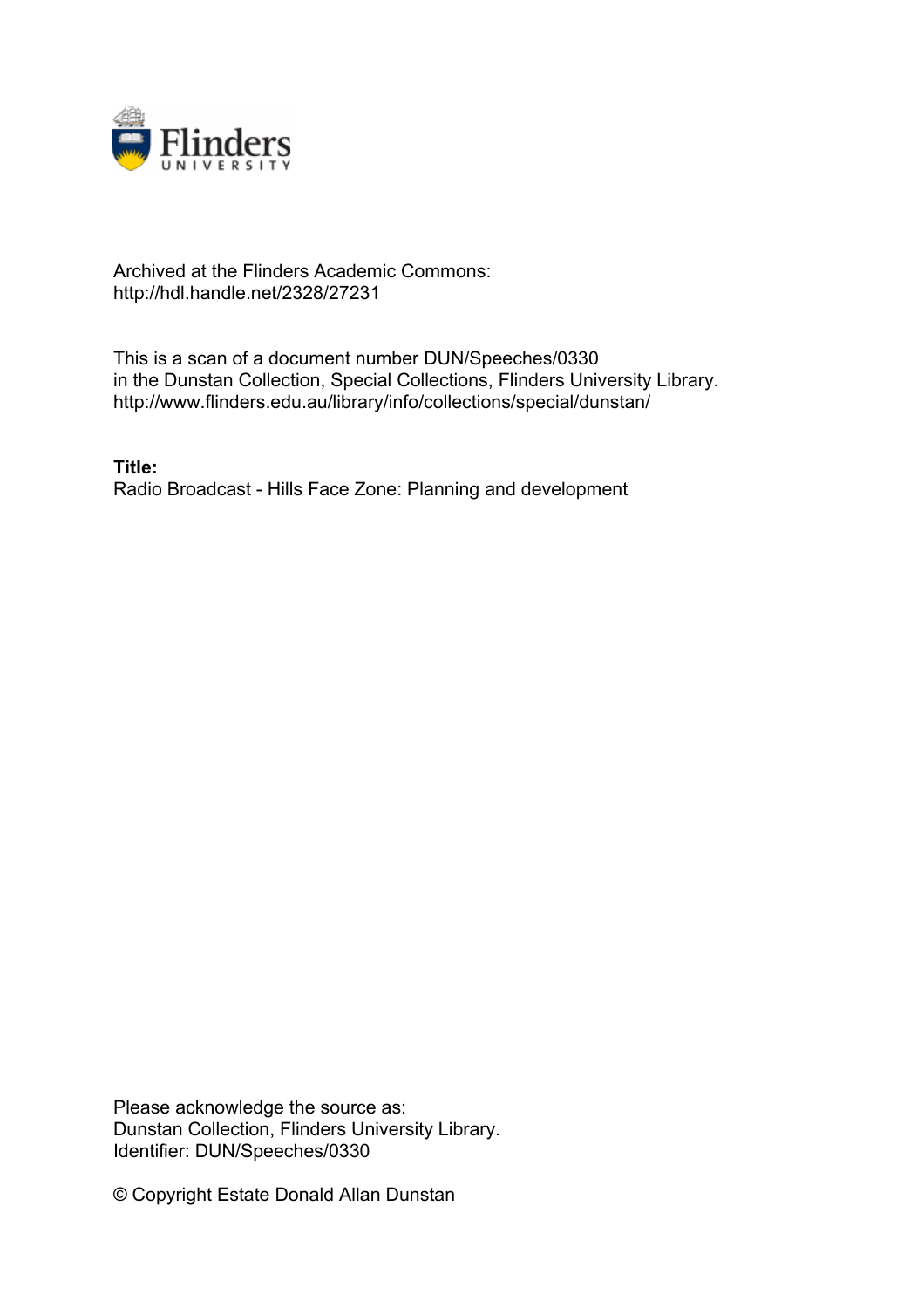## *4*  RADIO TALK FOR 5-K.A. BY DON DUNSTAN

**33o** 

BROADCAST : **HZfiZZ°-**

SUBJECT: PLANNING AND DEVELOPMENT : HILLS FACE ZONE.<br>SUBJECT: PLANNING AND DEVELOPMENT : HILLS FACE ZONE.  $\mathbb{C}^{N-1}$  and the channel of the control of the control of the control of the control of the control of the control of the control of the control of the control of the control of the control of the control of the contr

ANN. THIS IS DON DUNSTAN SPEAKING ON BEHALF OF THE A.L.P.

GOOD EVENING :

I DON'T THINK THERE WOULD BE MANY PEOPLE IN SOUTH AUSTRALIA WHO ARE NOT INCREASINGLY CONCERNED ABOUT THE QUALITY OF OUR ENVIRONMENT AND TONIGHT I'D LIKE TO TALK ABOUT ONE WAY IN WHICH OUR CITY ENVIRONMENT IS SUFFERING.

IN 1962, A METROPOLITAN ADELAIDE DEVELOPMENT PLAN WAS PUBLISHED WITH ONE OF ITS MAJOR PROPOSALS BEING THE PROVISION OF A HILLS FACE ZONE, A GREEN BACK-DROP TO THE CITY OF ADELAIDE, AND ABOVE THE ZONE, A SCENIC DRIVE WHICH WOULD STRETCH FROM WILLUNGA TO GAWLER, OVERSEEING THE METROPOLITAN AREA IN MANY IN PLACES AND/OTHERS ESPECIALLY ATTRACTI^- HILLS SCENES. IT WAS PRO-POSED THAT WITHIN THE HILIS FACE ZONE ITSELF, THERE WAS NOT TO BE FURTHER HOUSING OR INDUSTRIAL OR QUARRYING DEVELOPMENT OF ANY SUBSTANTIAL NATURE. THE ZONE WOULD STRETCH RELATIVELY UNTOUCHED FROM FAR TO THE CITY'S SOUTH, RIGHT UP TO GAWLER. IF HOUSES WERE BUILT THERE, THEY HAD TO BE ON ALLOTMENTS NO SMALLER THAN TEN ACRES. THE GREEN FACE OF THE HILLS WAS TO BE SAVED FOR THE FUTURE ADELAIDE GENERATIONS.

BUT IN 1962, THE LIBERAL GOVERNMENT OF THE DAY PASSED NO TOWN PLANNING LEGISLATION TO GIVE ANY EFFECT TO THE RECOMMENDATIONS OF THE COMMITTEE WHICH HAD PREPARED THE METROPOLITAN ADELAIDE DEVELOPMENT PLAN. IT REMAINED FOR THE LABOR GOVERNMENT IN 1965 FIRSTLY TO INTRODUCE REGULATIONS TO PRESERVE SOME ASPECTS OF THE PLAN, AND FINALLY TO PASS THE FIRST COMPREHENSIVE TOWN PLANNING LEGISLATION THE STATE HAD EVER SEEN. IN 1967 THIS LEGISLATION GAVE POWER TO THE STATE PLANNING AUTHORITY TO MAKE THE NECESSARY REGULATIONS FOR PRESERVATION OF THE HILLS FACE ZONE, BUT SINCE THE LIBERAL GOVERNMENT TOOK OFFICE IN 1968, THE WORK OF THE STATE PLANNING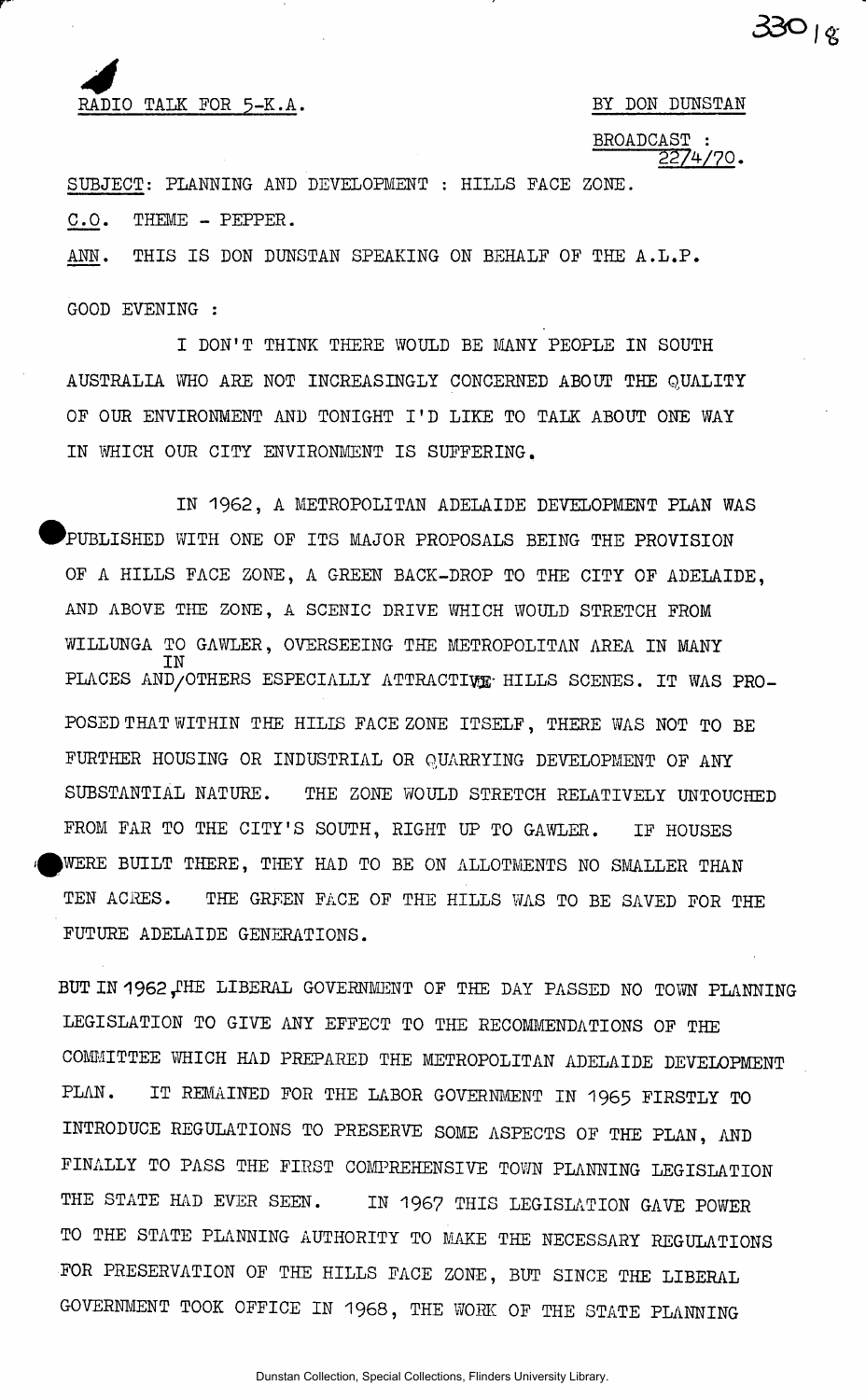AUTHORITY HAS BEEN HAMPERED BY HAVING INSUFFICIENT FUNDS TO CARRY OUT ITS WORK. IT HAS BEEN UNABLE TO ADEQUATELY PREPARE PLANNING MATERIAL AROUND WHICH TO FRAME REGULATIONS, AND THROUGH INADEQUATE FUNDS, IT HAS BEEN UNABLE TO PURCHASE NECESSARY AREAS NEEDED TO BE PRESERVED AS OPEN SPACE FOR RECREATION. IN ADDITION, THE MINISTER NOW IN CHARGE OF SOUTH AUSTRALIA'S TOWN PLANNING ACT HAS NOT USED HIS POWERS TO ENSURE THAT THE PROVISIONS OF THE PLAN ARE CARRIED OUT. AND SO, IN THE HILLS FACE ZONE, WE NOW SEE SUBDIVISIONS WHICH RUN COUNTER TO THE ORIGINAL PLAN, BUILDING IN THE ZONE WHICH WILL DESTROY IT AS A GREEN BACK-DROP TO THE CITY, AND A DISASTROUS SPATE OF QUARRYING. PERMISSION HAS EITHER BEEN GIVEN BY THE MINISTER (OR AT LEAST IT HAS NOT BEEN DENIED) FOR QUARRIES TO EXTEND THEIR ACTIVITIES WITHIN THE HILLS FACE ZONE SO THAT THE NUMBER OF QUARRY SCARS HAS RAPIDLY INCREASED ON WHAT IS SUPPOSED TO BE A GREEti AND NATURAL AREA. BUT WHEN SOME OF THESE QUARRYING ACTIVITIES WERE BROUGHT TO THE ATTENTION OF THE MINISTER, HIS ONLY APPARENT RECOMMENDATION WAS TO SHAKE HIS HEAD IN CONCERN.

NOW THIS IS CLEARLY NOT GOOD, ENOUGH. TOWN AND COUNTRY PLANNING IN THE MID 20TH CENTURY IS ABSOLUTELY ESSENTIAL IF WE ARE TO ESCAPE THE MISTAKES AND AGONIES OTHER UNPLANNED COMMUNITIES ARE EXPERIENCING IN THE WESTERN WORLD. WE NEED A CITY THAT NOT ONLY PROVIDES EVERYONE WITH AN ADEQUATE LIVELIHOOD BUT ALSO A CITY WHICH IS NOT THE PRODUCT OF UNPLANNED IGNORANT OR SELFISH DEVELOPMENT. THE ADELAIDE HILLS SHOULD BE PROTECTED. THE HILLS FACE ZONE MUST REMAIN A FINE NATURAL BACK-DROP TO THE FINE CITY ADELAIDE IS AND WILL BECOME. THE PROVISIONS OF THE PLANNING AND DEVELOPMENT ACT ARE REALLY DEMOCRATIC PROVISIONS -BECAUSE THEY GIVE EVERYONE THE RIGHT TO A GOOD CITY OR COUNTRY ENVIRONMENT.

 $2.$